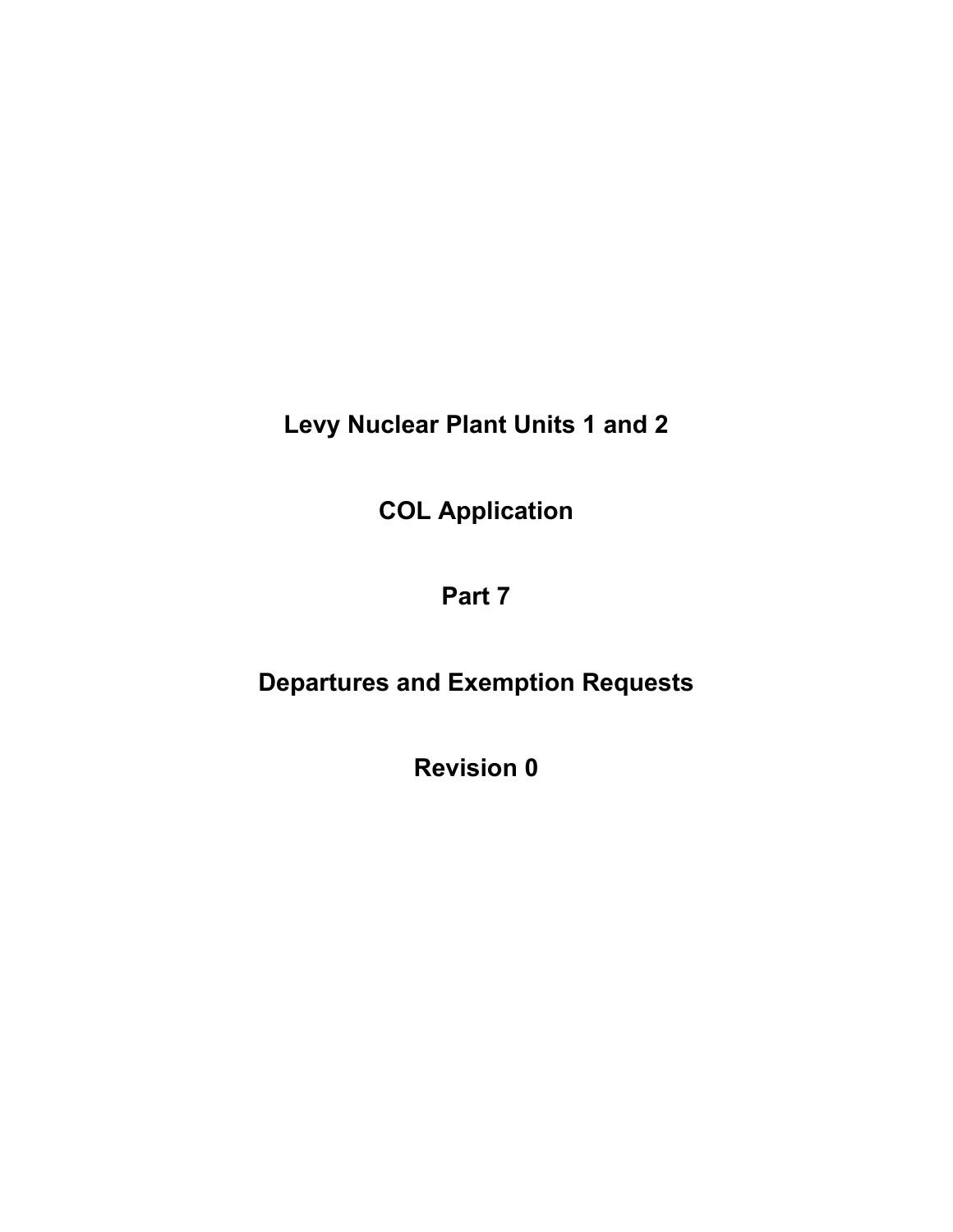# **A. STD Departure**

This Departure Report includes deviations in the Levy Nuclear Plant, Units 1 and 2 COLA FSAR from the Tier 2 information in the applicable Design Change Document (DCD), pursuant to 10 CFR Part 52, Appendix D, Section VIII and Section X.B.1.

The following Departure is described and evaluated in detail in this report.

| <b>Departure Number</b> | <b>Description</b>                                                                               |
|-------------------------|--------------------------------------------------------------------------------------------------|
| STD DEP 1.1-1           | Administrative departure for organization and<br>numbering for the FSAR sections and subsections |
|                         |                                                                                                  |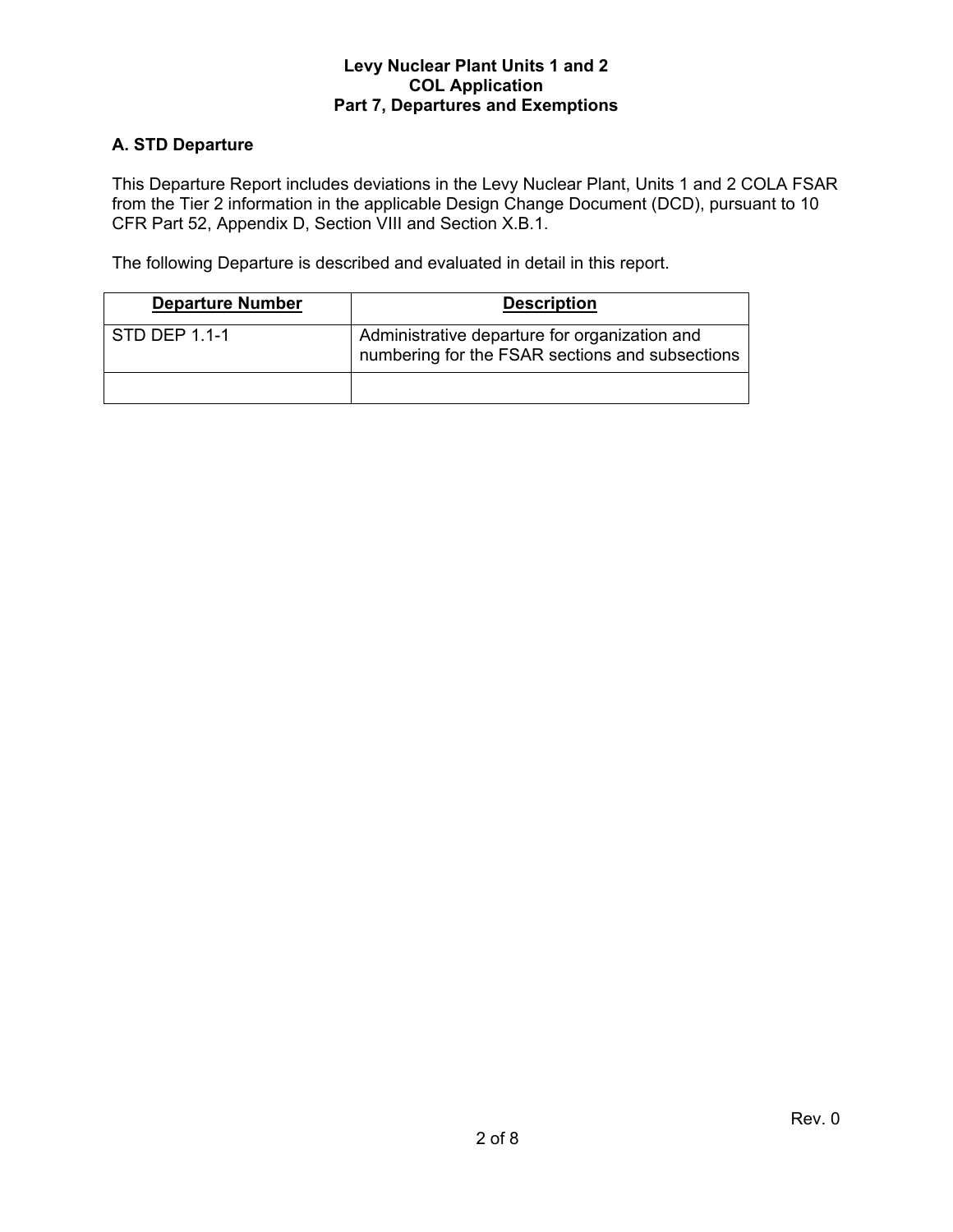# Departure Number: STD DEP 1.1-1

 Affected DCD/FSAR Sections: 2.1.1; 2.1.4; 2.2.1; 2.2.4; 2.4.1; 2.4.15; 2.5; 2.5.6; 9.2.11; 9.2.12; 9.2.13; 9.5.1.8; 9.5.1.9; 13.1; 13.1.4; 13.5; 13.5.3; 13.7; 17.5; 17.6; 17.7; 17.8 (Note the affected sections may vary in subsequent COL applications, but the departure is standard).

## Summary of Departure:

This FSAR generally follows the AP1000 DCD organization and numbering. Some organization and numbering differences are adopted where necessary to include additional material, such as additional content identified in Regulatory Guide 1.206.

# Scope/Extent of Departure:

The renumbered sections and subsections associated with this Departure are identified in the FSAR (at the sections and subsections identified above).

## Departure Justification:

An administrative departure is established to identify instances where the renumbering of FSAR sections and subsections is necessary to effectively include content consistent with Regulatory Guide 1.206, as well as NUREG-0800, Standard Review Plan.

## Departure Evaluation:

This Departure is an administrative change that affects only section and subsection numbering of the indicated FSAR sections and subsections. Accordingly, it does not:

- 1. Result in more than a minimal increase in the frequency of occurrence of an accident previously evaluated in the plant-specific DCD;
- 2. Result in more than a minimal increase in the likelihood of occurrence of a malfunction of a structure, system, or component (SSC) important to safety and previously evaluated in the plant-specific DCD;
- 3. Result in more than a minimal increase in the consequences of an accident previously evaluated in the plant-specific DCD;
- 4. Result in more than a minimal increase in the consequences of a malfunction of an SSC important to safety previously evaluated in the plant-specific DCD;
- 5. Create a possibility for an accident of a different type than any evaluated previously in the plant-specific DCD;
- 6. Create a possibility for a malfunction of an SSC important to safety with a different result than any evaluated previously in the plant-specific DCD;
- 7. Result in a design basis limit for a fission product barrier as described in the plantspecific DCD being exceeded or altered; or
- 8. Result in a departure from a method of evaluation described in the plant-specific DCD used in establishing the design bases or in the safety analyses.

This Departure does not affect resolution of a severe accident issue identified in the plantspecific DCD.

Therefore, this Departure has no safety significance.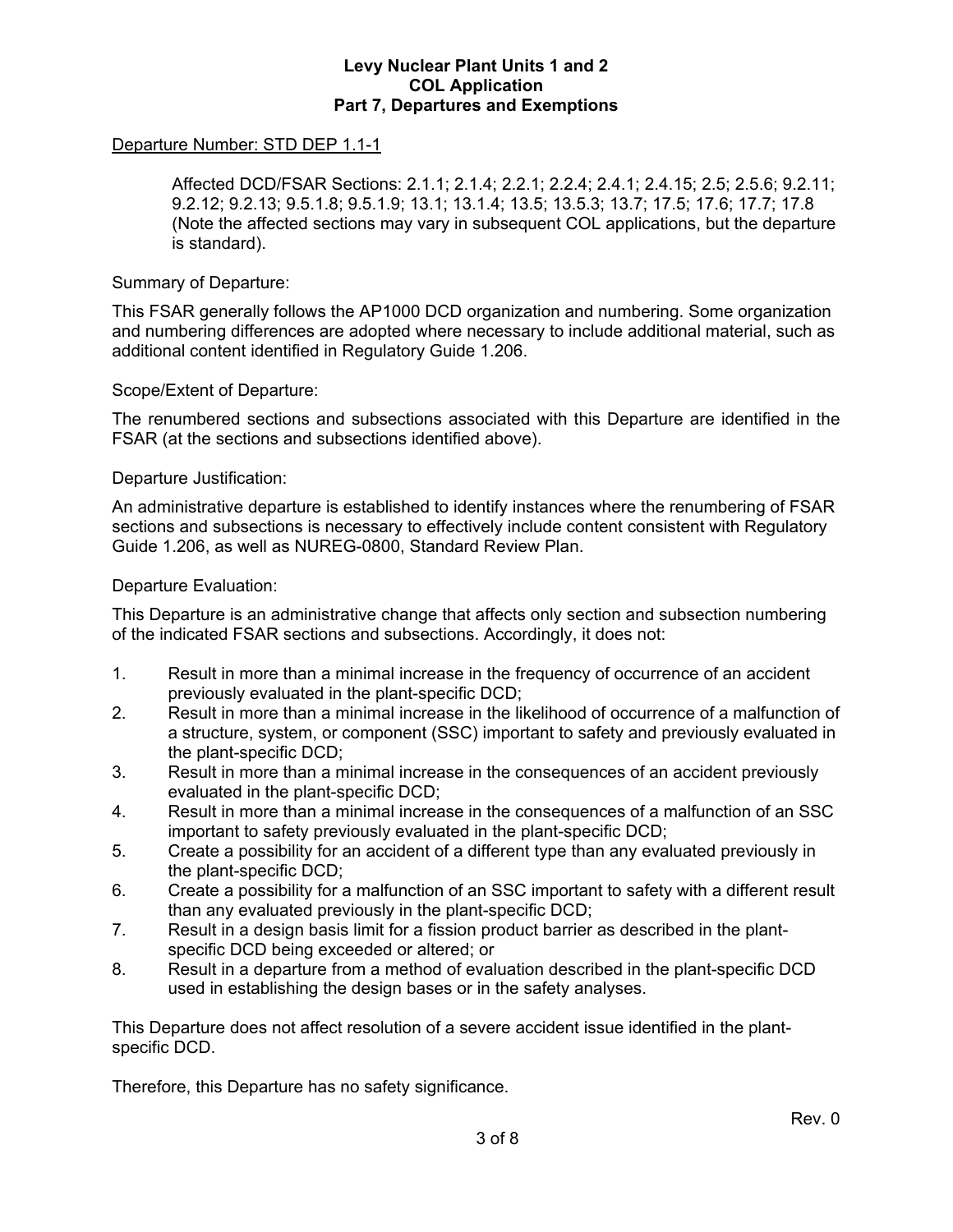# **B. Levy Nuclear Plant, Units 1 and 2 Exemption Requests**

Progress Energy Florida, Inc (PEF) requests the following exemptions related to:

- 1. Fitness for Duty (FFD) Program Description, and
- 2. Combined License (COL) Application Organization and Numbering

Discussion and justification for each of these requests is provided in the following pages.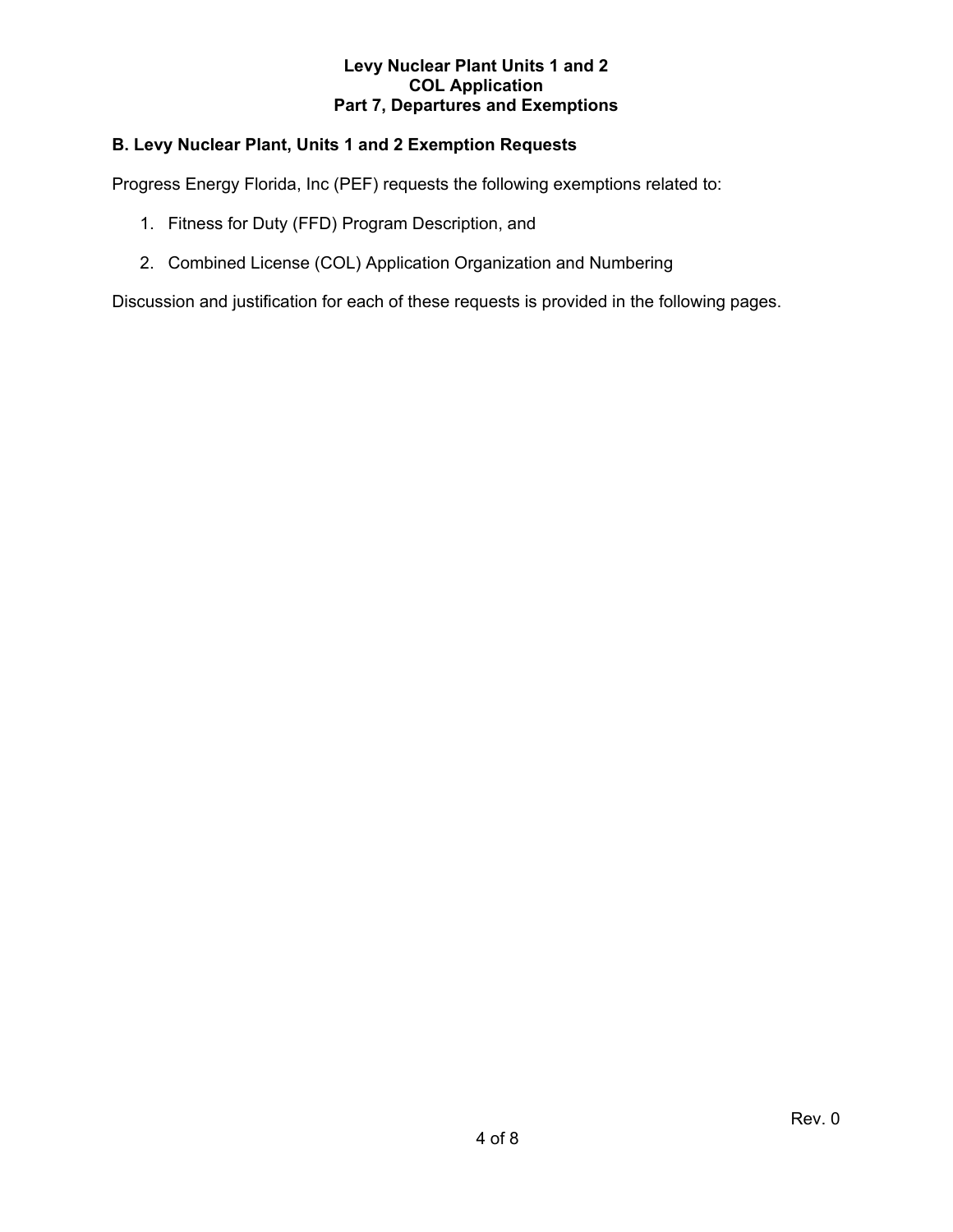# **1) Fitness for Duty Program (FFD) Description (Part 26)**

Applicable Regulation(s): 10 CFR 52.79(a)(44)

Specific wording from which a schedule exemption is requested:

"(a) The application must contain a final safety analysis report that describes the facility, presents the design bases and the limits on its operation, and presents a safety analysis of the structures, systems, and components of the facility as a whole. The final safety analysis report shall include the following information, at a level of information sufficient to enable the Commission to reach a final conclusion on all safety matters that must be resolved by the Commission before issuance of a combined license:"

"(44) A description of the fitness-for-duty program required by 10 CFR part 26 and its implementation."

Pursuant to 10 CFR 52.7 and 52.93 (as amended and promulgated effective Sept. 27, 2007), the Progress Energy Florida, Inc (PEF) requests a schedule exemption from the requirement of 10 CFR 52.79(a)(44) to provide a "description of the Fitness-for-Duty (FFD) Program required by 10 CFR Part 26 and its implementation" in its application for a combined operating license (COL) for the Levy Nuclear Plant, Units 1 and 2 (LNP 1 and 2). PEF proposes to provide the FFD Program description required by 10 CFR 52.79(a)(44) based on the revised 10 CFR Part 26 regulations that are expected to be promulgated and become effective in early 2008 since these are the regulations that are expected to be in effect at the time of implementation of the program.

## Discussion:

In an April 17, 2007 affirmation session (ADAMS ML071070361), the Commission approved a final rule amending FFD regulations in 10 CFR Part 26 for both the construction and operating phases for a new nuclear plant. The new and revised 10 CFR Part 26 regulations are expected to be promulgated and become effective in 2008. Implementation of a FFD Program at this station is not expected to be required until after 2008.

The construction phase of the FFD Program as applied to new plants is not required to be implemented until the commencement of on-site construction of safety or security-related systems, structures and components. PEF will not begin these activities until after the amendments to 10 CFR Part 26 regulations take effect. The operational phase of the FFD Program is required to be implemented prior to fuel load.

In view of the near-term effectiveness of new FFD regulations, it would be more efficient for both PEF and the NRC to submit the FFD Program description required by 10 CFR 52.79(a)(44) based on the revised Part 26 rules rather than the rules currently in effect. Accordingly, PEF hereby submits a request for a schedule exemption from current 10 CFR Part 52 regulations pursuant to 10 CFR 52.7, "Specific Exemptions," and 10 CFR 52.93, "Exemptions and Variances."

Granting this request, which is authorized by law, would allow the NRC to conduct its acceptance review of the LNP 1 and 2 COL application based on the revised rules that will become effective in the near future. PEF does not expect the NRC to issue the requested COL until the revised FFD rules take effect. For this and other reasons, granting this exemption request will not present an undue risk to the public health and safety, and is consistent with the

Rev. 0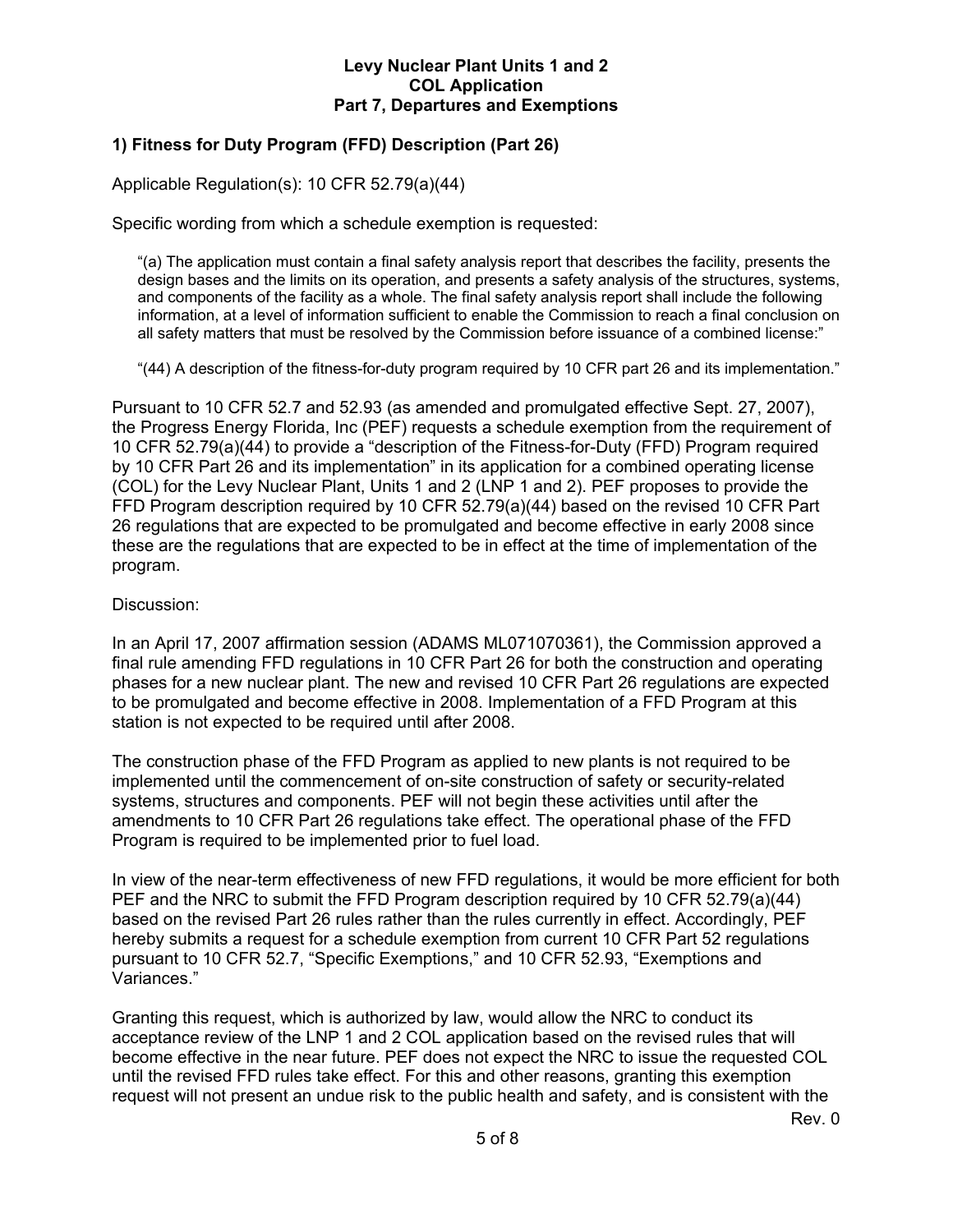common defense and security.

The pending amendments to 10 CFR Part 26 create "special circumstances," as defined in 10 CFR 50.12 (Specific Exemptions) that warrant granting this exemption. Applying the current FFD regulations in reviewing the FFD Program description required by 10 CFR 52.79(a)(44) would not serve, and is not necessary to achieve, the underlying purposes of the rule. Further, the underlying purpose of 10 CFR 52.79(a)(44) can be satisfied by meeting the requirements of the revised FFD regulations that will become effective in the near future.

Moreover, compliance with the current rule would cause undue hardship for PEF and would also be inefficient and burdensome for the NRC staff. That approach would require PEF to prepare, and NRC to review, information based on FFD regulations that will soon be superseded by 10 CFR Part 26 amendments, and then (presumably) complete a similar submittal under the revised FFD rules.

For these reasons, PEF requests approval of the requested schedule exemption from the 10 CFR Part 52 requirements to provide a description (in the FSAR) of the FFD Program that meets the current 10 CFR Part 26 FFD regulations.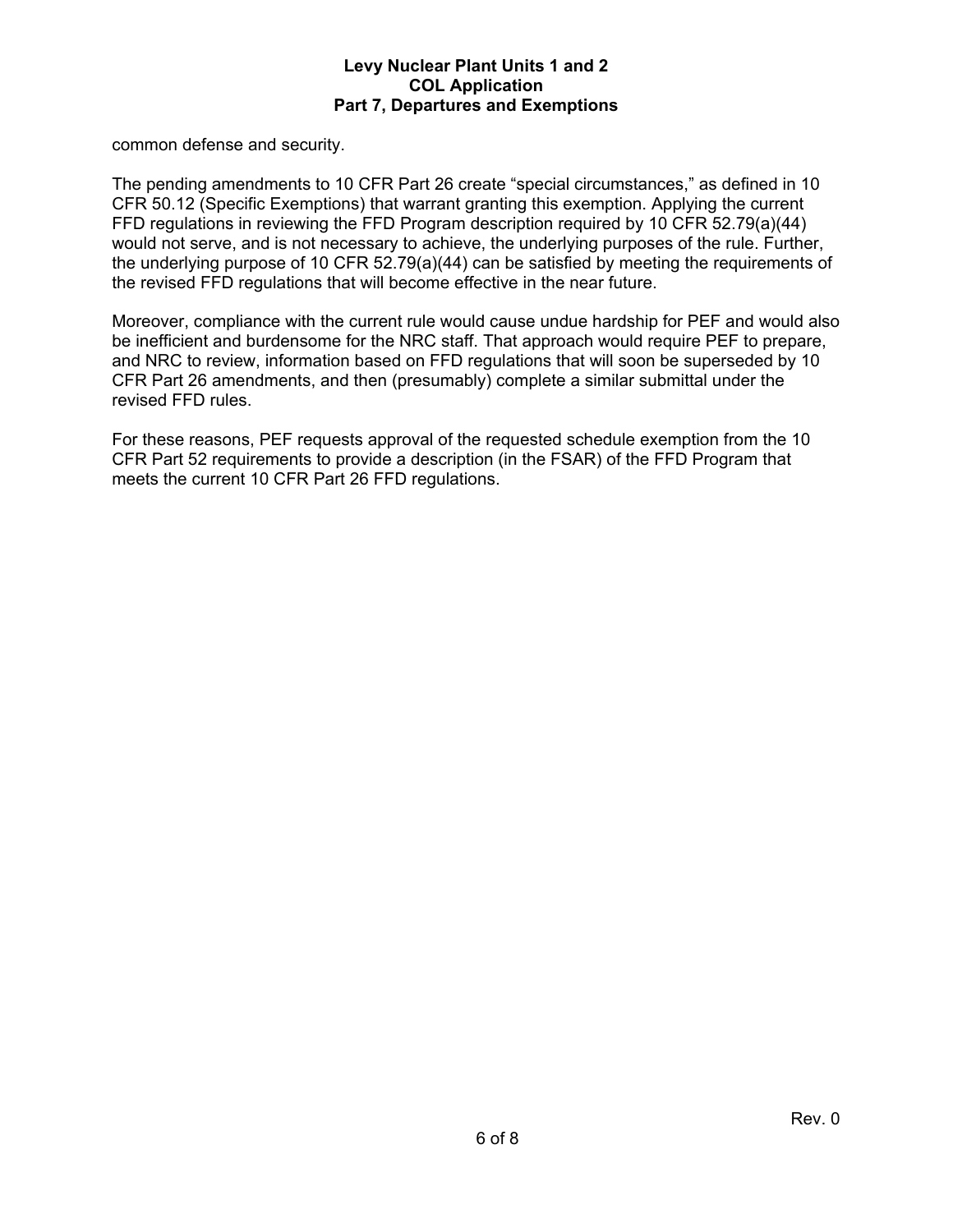# **2) Combined License (COL) Application Organization and Numbering (Part 52, Appendix D)**

Applicable Regulation(s): 10 CFR Part 52, Appendix D, Section IV.A.2.a

Specific wording from which exemption is requested:

"IV. Additional Requirements and Restrictions A. An applicant for a combined license that wishes to reference this appendix shall, in addition to complying with the requirements of 10 CFR 52.77, 52.79, and 52.80, comply with the following requirements:

1. Incorporate by reference, as part of its application, this appendix.

2. Include, as part of its application:

a. A plant-specific DCD containing the same type of information and using the same organization and numbering as the generic DCD for the AP1000 design, as modified and supplemented by the applicant's exemptions and departures;"

Pursuant to 10 CFR 52.7 and 52.93 (as amended and promulgated effective Sept. 27, 2007), Progress Energy Florida (PEF) requests an exemption from the requirement of 10 CFR 52, Appendix D, Section IV.A.2.a, to include a plant-specific Design Control Document (DCD) "containing the same type of information and using the same organization and numbering as the generic DCD for the AP1000 design…." While the Levy Nuclear Plant, Units 1 and 2 (LNP 1 and 2) plant-specific DCD (i.e., the final safety analysis report [FSAR]) does contain the same type of information and generally follows the same organization and numbering as the generic DCD for the AP1000 design, some limited sections and subsections of the FSAR (as identified in the departures report as item STD DEP 1.1-1) do not follow the "same organization and numbering as the generic DCD for the AP1000 design." PEF proposes to provide the plantspecific DCD (i.e., FSAR) with some administrative revisions to the organization and numbering of the AP1000 DCD.

## Discussion:

The AP1000 DCD generally has an organization and numbering format that provides text by subject in general conformance with the Standard Review Plans (SRP) in effect at the time the DCD was written. Generally, COL information items are included at the end of a chapter, section, or subsection. In some cases, such as DCD Sections 2.1 and 2.2, the section may consist solely of a short description of topic and the COL information item subsection. This organization and numbering does not allow for the detailed discussion of these topics that is to be included in a complete FSAR section. As such, it is necessary to include numerous additional sections and subsections to fully address the topic as identified in the guidance of Regulatory Guide 1.206 and the applicable SRP. In other cases, the organization and numbering must be modified slightly to allow for inclusion of plant-specific discussions within the appropriate section of the FSAR, such as including an additional water system description in Section 9.2. In these cases, the COL information item discussions are retained at the end of the DCD corresponding chapter, section, or subsection (to maintain the organization), but the numbering may be different.

These differences are well identified in the FSAR as STD DEP 1.1-1 at each location where the departure is taken and are considered to be purely administrative to support a logical construction of the document. Where the departure from the DCD organization and numbering is taken, the revised organization and numbering generally follows the guidance provided in